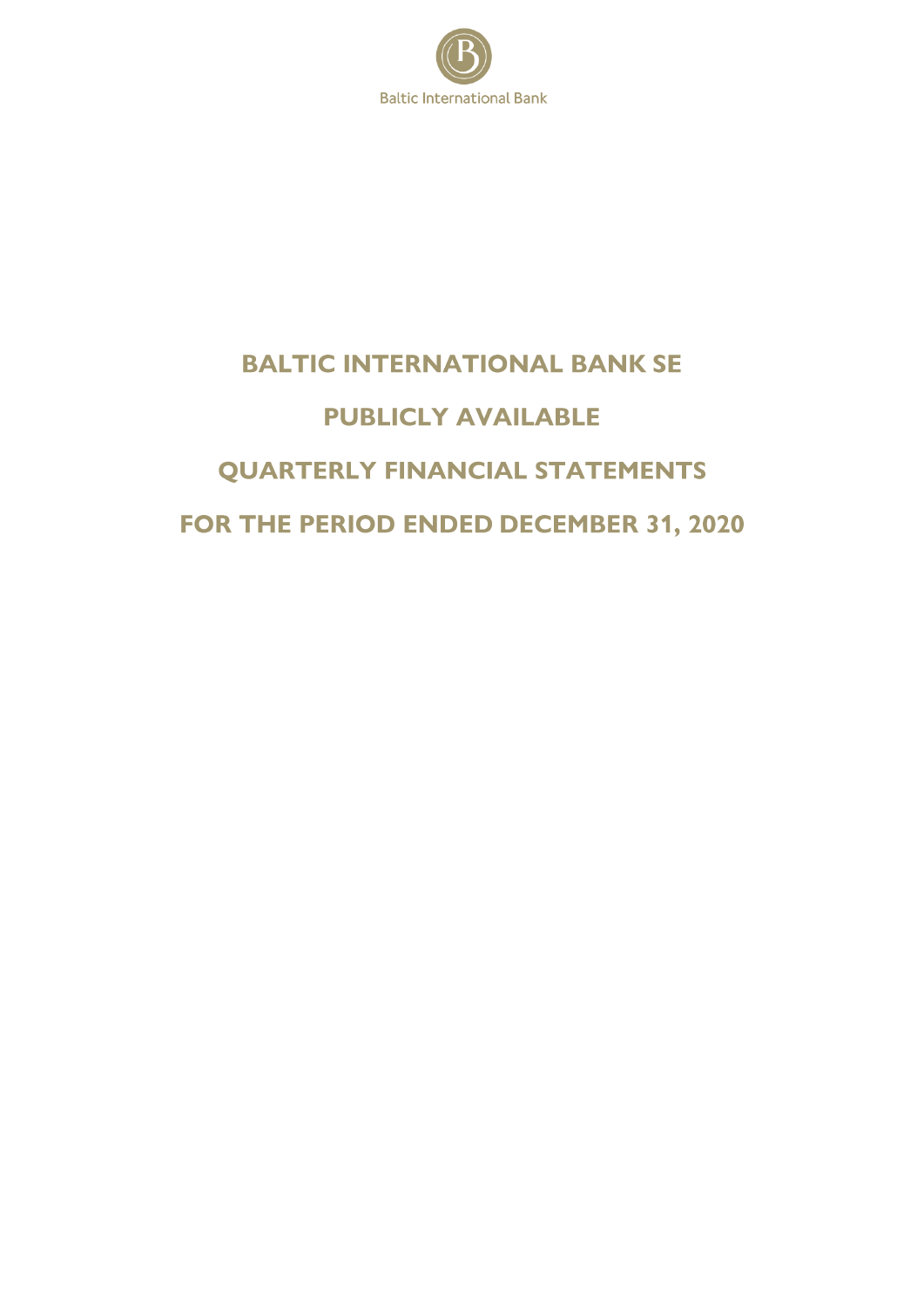

#### **Content**

| Report from the Bank's (Group's) Senior Management     | 3  |
|--------------------------------------------------------|----|
| Members of the consolidation group                     | 4  |
| Bank's shareholders                                    | 4  |
| Bank's senior management                               | 4  |
| The organizational structure of the Bank               | 5  |
| Bank's operational strategy and operational objectives | 6  |
| Risk management                                        | 7  |
| The Bank's performance ratios                          | 7  |
| Annex 1. Total of client funds                         | 7  |
| Income statement                                       | 8  |
| Balance sheet statement                                | S  |
| Overview of own funds and capital ratios               | 10 |
| Liquidity coverage ratio                               | 11 |
| Annex 2. Securities portfolio                          | 12 |
| Annex 3. Debt securities of central governments        | 13 |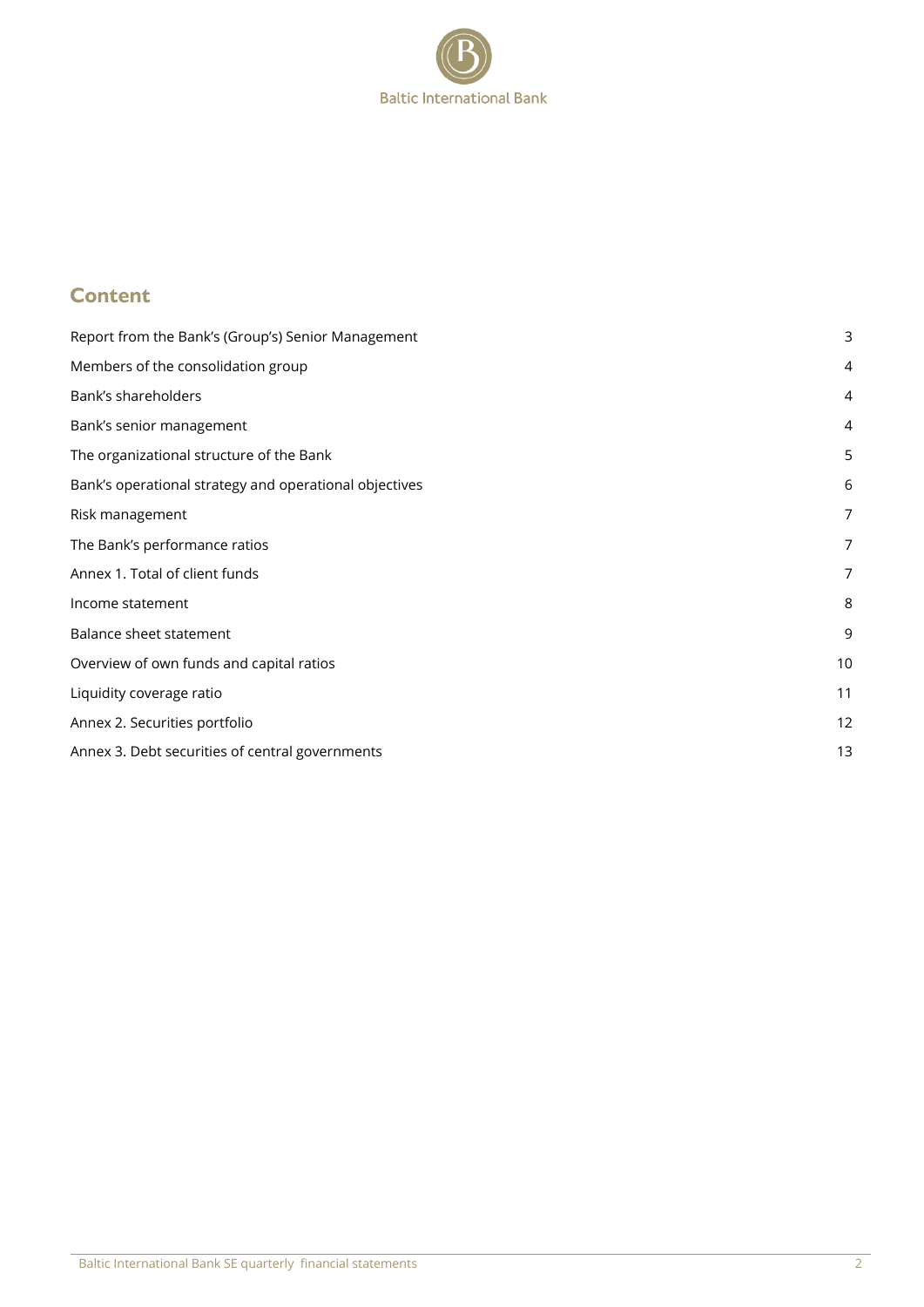

## <span id="page-2-0"></span>**Report from the Bank's (Group's) Senior Management**

<span id="page-2-1"></span>In Q4 2020, Baltic International Bank SE (hereinafter referred to as the Bank) continued to implement the chosen business strategy, proving itself as a stable domestic capital bank and a significant player in the financial sector, maintaining a high Liquidity Coverage Ratio at 139% and keeping a high Capital Adequacy Ratio at 16.32%.

Baltic International Bank SE closed Q4 2020 with the following financial results (data on the Group is given in brackets):

- Assets: EUR 216.74 million (EUR 221.87 million);
- Total Capital Ratio (TCR): 16.32% (14.37%);
- Liquidity Coverage Ratio (LCR): 139%;
- Loss: EUR 1.46 million (EUR 3.42 million);

As of 31 December 2020, the total customer funds in the Bank amounted to EUR 358 million (EUR 357 million) (Annex 1) and assets under management reached EUR 66 million (EUR 66 million). The value of financial instruments in brokerage service was EUR 109 million (EUR 109 million).

The Bank's high-quality liquid assets (assets carrying investment-grade credit rating and claims on the Bank of Latvia) totalled EUR 109 million (EUR 109 million) or 50% (49%) of the total assets. Investments in government bonds amounted to EUR 22.86 million (EUR 22.86 million) or 10% (10%) of the total assets.

The Bank maintains a well-diversified structure of liquid assets represented by bonds (20%), claims on credit institutions (2%), claims on the Bank of Latvia (73%) cash (4%) and shares (1%). The Liquidity Coverage Ratio (LCR) was 139%. The Net Stable Funding Ratio (NSFR), characterising the availability of a stable funding profile in relation to the composition of assets and off-balance sheet activities, reached 137%.

As the Bank continued to implement its asset quality improvement and capital strengthening programme, the Bank's Tier 1 Capital Ratio reached 14.41% (12.49%) as of 31 December 2020, while the Total Capital Ratio (TCR) was 16.32% (14.37%), which substantially exceeds the Total SREP Capital Requirement Ratio of 11% set by the Financial and Capital Market Commission. The reached Total Capital Ratio also exceeds the level of the Overall Capital Requirement Ratio, which amounted to 13.50%.

As of 31 December 2020, the Bank's own funds totalled EUR 23.60 million (EUR 21.12 million).

Q4 2020 was also marked by conversion of the Bank from a joint stock company into a European Company (*Societas Europaea*) with a view to reinforcing the international dimension of the Company and promoting its international recognition in the European Union among existing and potential clients of the Company as well as among other international providers of banking and financial services.

In Q4 2020, the Bank continued lending, focusing its operations on lending to small and medium-sized enterprises in accordance with the priorities set out in the Bank's strategy, proving itself as an important player in the national economy and providing support to the business sector at a time when it was most needed.

In Q4 2020, the Bank's ESG (Environmental. Social. Governance.) Report was published.

In Q4 of last year, within the project Bibliotēka (Library) aimed at promoting reading, a cultural-historical heraldry edition Family Coats of Arms in Contemporary Latvia was published, dedicated to family coats of arms registered in Latvia.

In Q4, the Bank also continued work on the renovation of the Kalēju Quarter in Old Riga.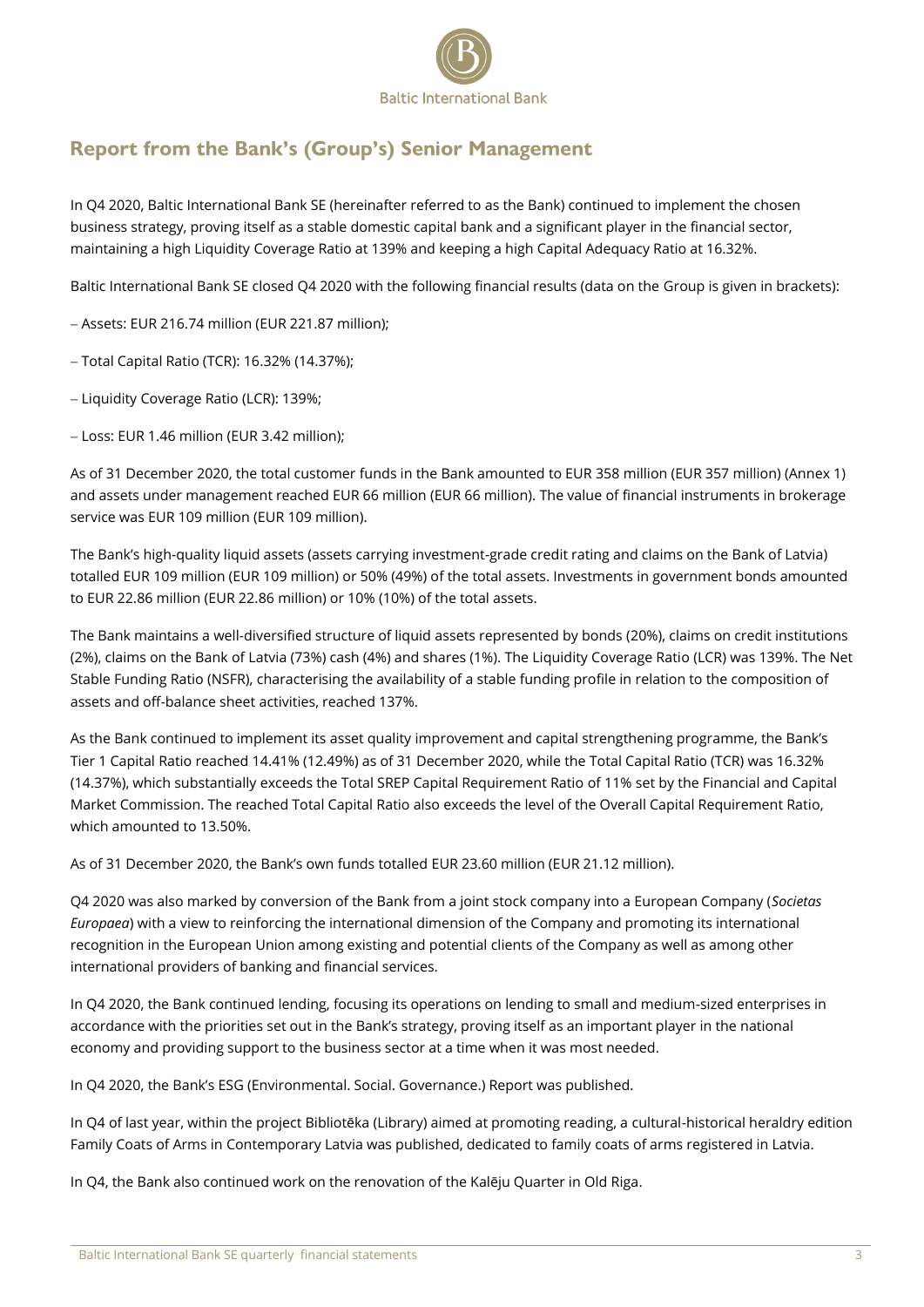<span id="page-3-0"></span>

#### Members of the consolidation group

| N <sub>2</sub> | Company name and registration number                       | Code of registration state and<br>address                            | <b>Institution</b><br>type1 <sup>1</sup> | Ownership<br>interest $(%)$ | Percentage of<br>voting rights (%) | Rationale behind the<br>inclusion within the<br>group <sup>2</sup> |
|----------------|------------------------------------------------------------|----------------------------------------------------------------------|------------------------------------------|-----------------------------|------------------------------------|--------------------------------------------------------------------|
| 1              | <b>Baltic International Bank SE</b>                        | LV, Kalēju iela 43, Rīga                                             | <b>BNK</b>                               | 100                         | 100                                | <b>PC</b>                                                          |
| $\overline{2}$ | SIA "CLAIM MANAGEMENT",<br>40103681310                     | LV, Kalēju iela 47-1, Rīga                                           | OFI                                      | 100                         | 100                                | <b>PCS</b>                                                         |
| 3              | AS "BIB Alternative Investment<br>Management", 40203036638 | LV, Kalēju iela 43-4, Rīga                                           | OFI                                      | 100                         | 100                                | <b>PCS</b>                                                         |
| 4              | SIA "BIB real Estate", 40003868021                         | LV, Kalēju iela 41, Rīga                                             | OFI                                      | 100                         | 100                                | <b>PCS</b>                                                         |
| 5              | CREMENTUM CAPITAL SICAV P.L.C.,<br>SV502                   | MT, 16/1 SANDRA FLATS,<br><b>WINDSOR TERRACE.</b><br>SLIEMA SLM 1858 | OFI                                      | 100                         | 100                                | <b>PCS</b>                                                         |
| 6              | SIA Augšvoleri, 40103314868                                | LV, Beķergrāvja iela 5, Rīga                                         | SF                                       | 95                          | 95                                 | <b>SCS</b>                                                         |
| 7              | AS Krēmeri, 40003044223                                    | LV, Beķergrāvja iela 5, Rīga                                         | <b>SF</b>                                | 95                          | 95                                 | <b>SCS</b>                                                         |
| 8              | SIA Komunikācijas un Projekti,<br>40003425103              | LV, leriku iela 15, Rīga                                             | <b>SF</b>                                | 100                         | 100                                | <b>PCS</b>                                                         |

<sup>1</sup> BNK - Bank, OFI - Other Financial Institution, SE - Supporting Enterprise

2 PC - Parent Company, PCS - Parent Compaby Subsidiary company, SCS - Subsidiary Company Subsidiary company

#### **Bank's shareholders**

The Вank's registered, signed and paid-in share capital totals EUR 36 399 229,20 and is divided into 5 126 652 shares. All of the shares are dematerialised registered voting shares. Each share has a par value of EUR 7.10.

Of the Bank's 93 shareholders, 27 are corporate entities and 66 are private individuals.

Listed below are the shareholders who control more than 10 percent of the shares in the shareholders' equity:

- Valeri Belokon 62,08219%
- Vilori Belokon 32,99990%.

#### <span id="page-3-1"></span>**Bank's senior management**

#### Supervisory Board (31.12.2020.)

| Full name                 | Position                                    |
|---------------------------|---------------------------------------------|
| Valeri Belokon            | Chairperson of the Supervisory Board        |
| Ilona Gulchak             | Deputy Chairperson of the Supervisory Board |
| Hans-Friedrich Von Ploetz | Member of the Supervisory Board             |
| Joseph Cofer Black        | Member of the Supervisory Board             |

#### Management Board (31.12.2020.)

| Full name              | Position                            |
|------------------------|-------------------------------------|
| <b>Viktors Bolbats</b> | Chairperson of the Management Board |
| Bogdan Andrushchenko   | Member of the Management Board      |
| Anda Saukane           | Member of the Management Board      |
| Edgars Volskis         | Member of the Management Board      |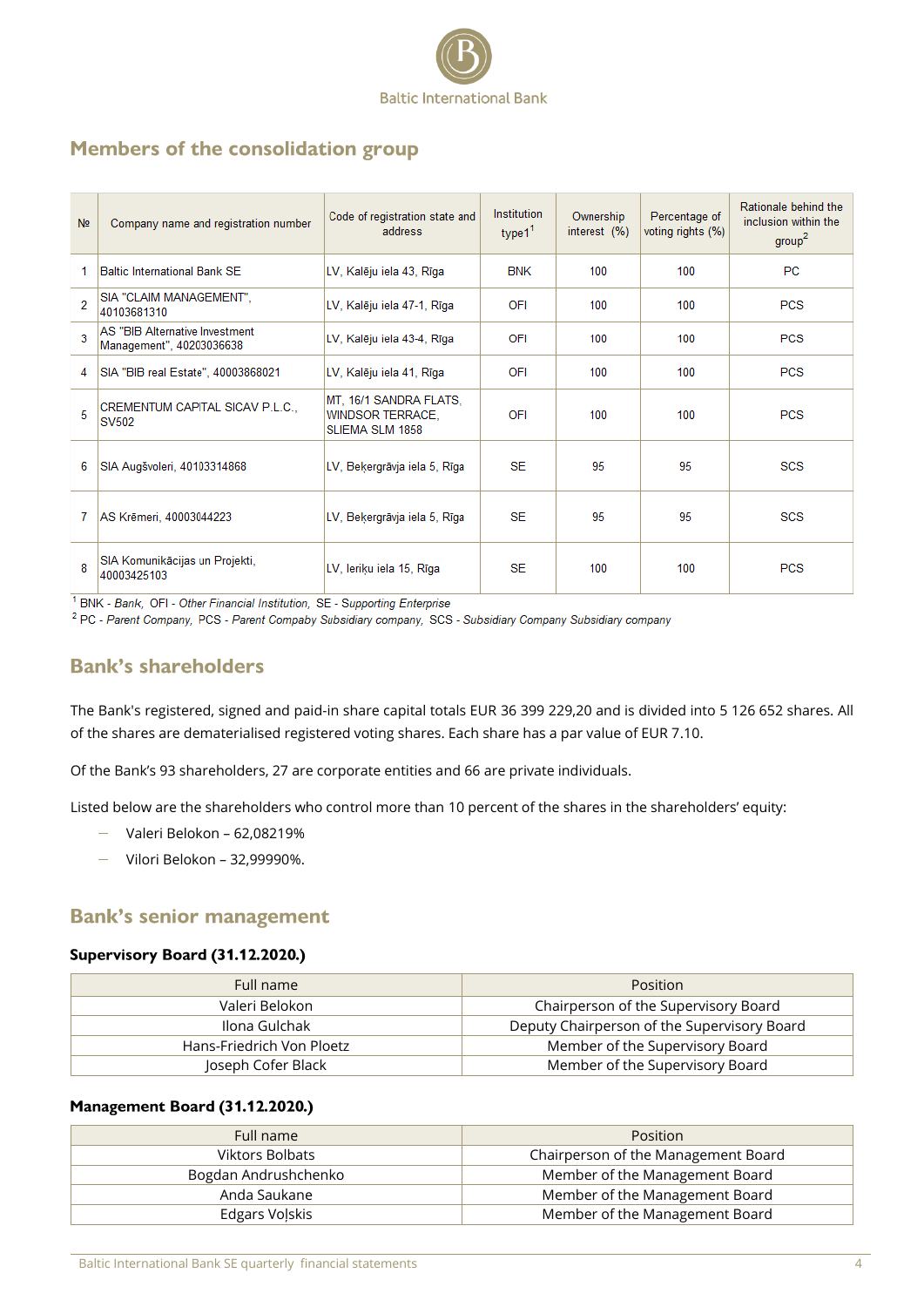

#### The organizational structure of the Bank

<span id="page-4-0"></span>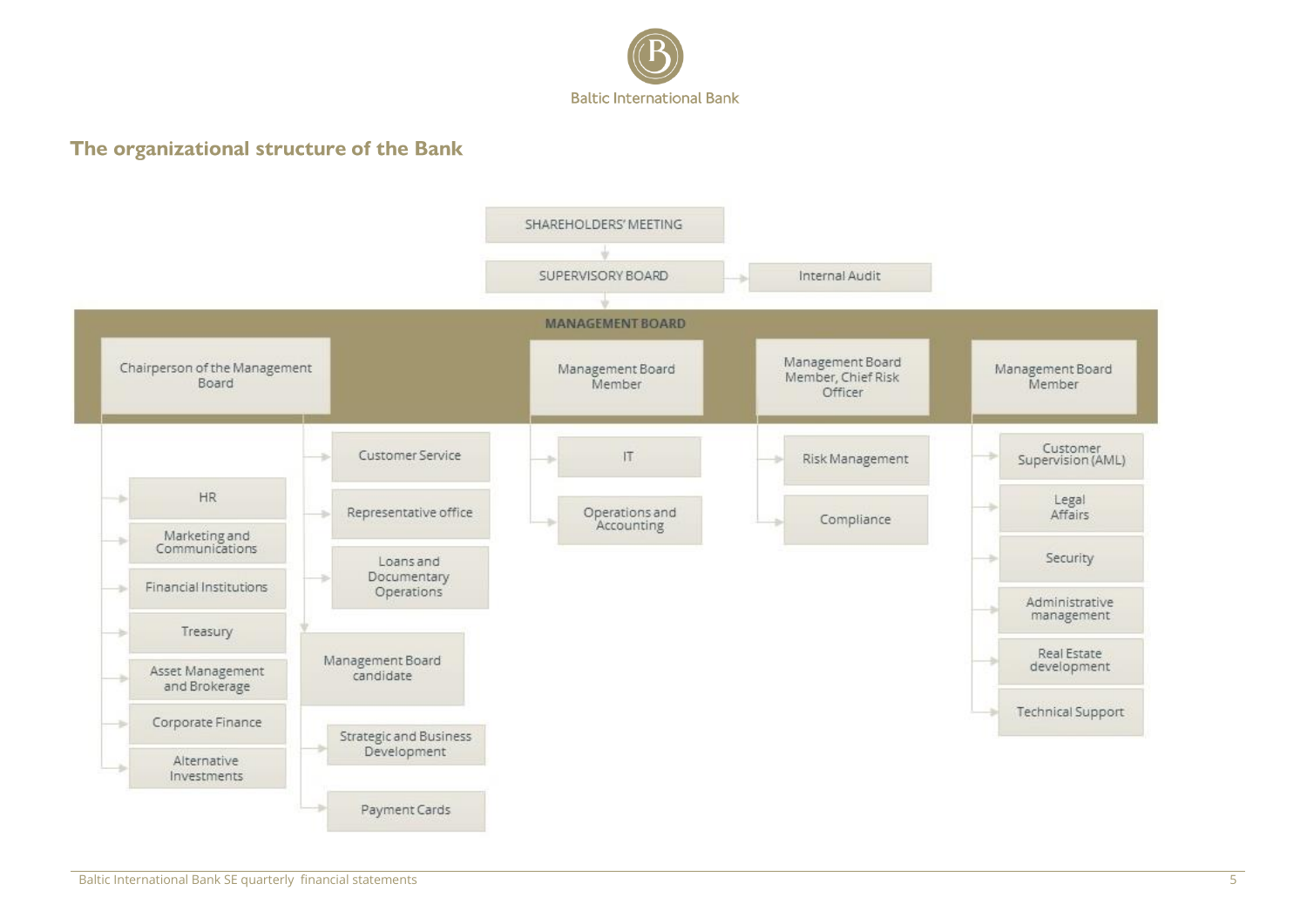

## <span id="page-5-0"></span>**Bank's operational strategy and operational objectives**

Bank's strategy is to provide bespoke services to HNWIs and corporate clients, managing clients' wealth responsibly, and offering excellent top-level personalised service. The banking sector both in Latvia and around the world changing rapidly. To ensure sustainable operations and development in the ever-changing market circumstances, the Bank is focusing on implementation of its *Strategy 2030*.

#### **Strategy based on ESG concept**

One of the major **goals** of the *Bank's Strategy 2030* is to become a bank which, together with its clients, through generations, invests in environmentally-friendly and sustainable projects and companies which are dedicated to similar environmental values and which exert a positive long-term impact on the future.

The Bank's operational strategy is based on ESG concept. ESG refers to considering the environmental, social and governance issues. The ESG concept focuses on environmental protection, social responsibility and principles of good governance.

#### **Clients**

The Bank's **clients** are individuals for whom socially responsible investment is an integral and essential part of capital allocation decision-making. By seizing Bank-offered opportunities, our clients not only realise their intention to earn money from investing but also positively shape the world around and acquire new experience and knowledge.

The Bank's objective is to maintain geographically diversified client base, to focus more intensely on clients from Europe and Asia and to pinpoint new market segments. We help our clients safeguard and grow their wealth, pass the wealth on to future generations, and create harmonious future environment.

#### **Team**

The Bank employ highly professional and competent team of experts to provide personalised services to the clients and ensure safety, security, accessibility and growth of their money. We purposefully enhance our knowledge and expertise and strengthen our competences in environmentally friendly and sustainable investment. Bank's corporate values include knowledge & expertise, confidence, and succession.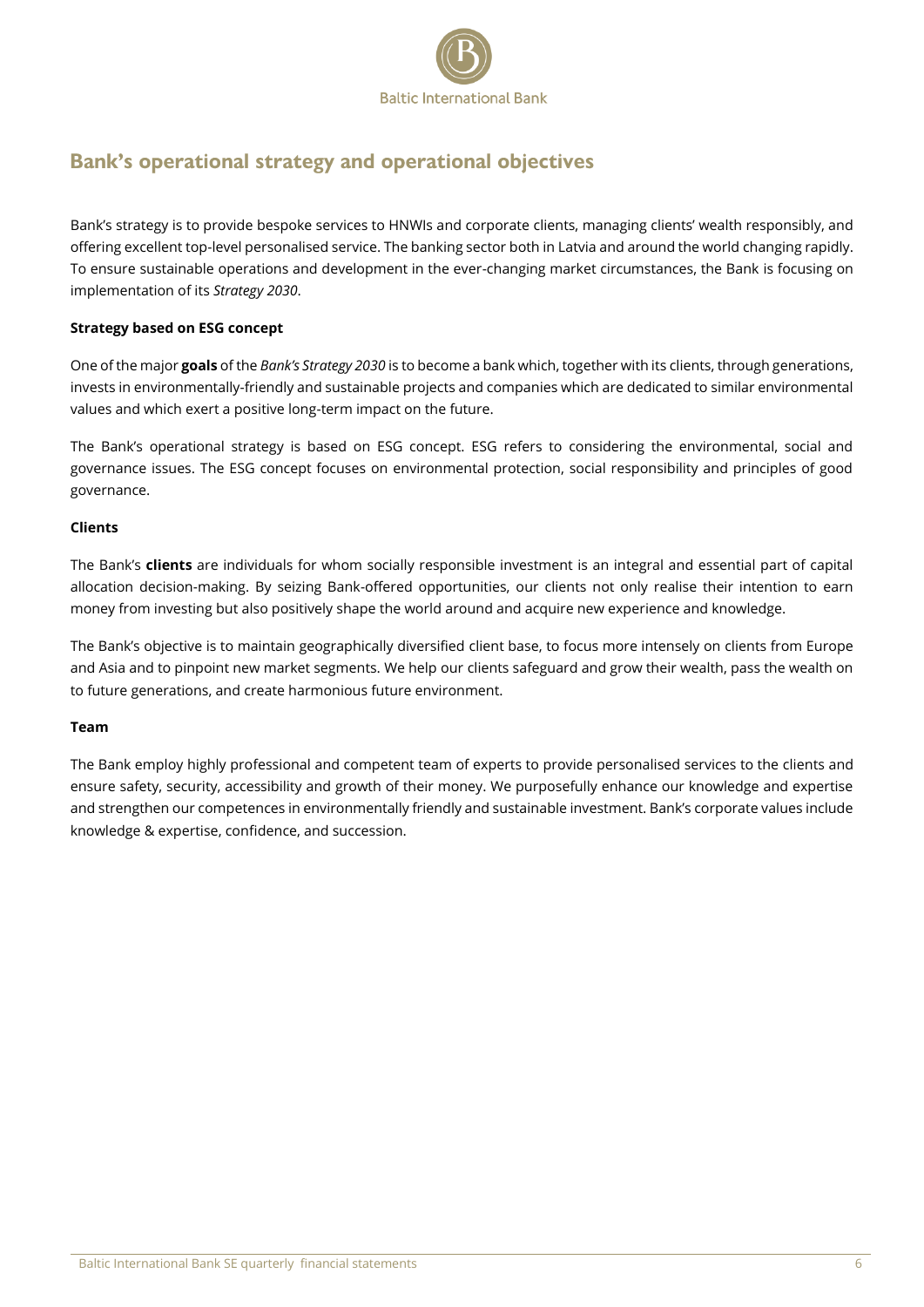<span id="page-6-2"></span>

## <span id="page-6-0"></span>**Risk management**

The information about risk management is available in 2019 Annual Report from page 29 till page 35 on Baltic International Bank SE web page [www.bib.eu/en/financial-performance.](http://www.bib.eu/en/financial-performance) Since 31 December 2019 there are no any material changes in risk management.

## <span id="page-6-1"></span>The Bank's performance ratios

| Item                                    | 31.12.2020<br>(unaudited) | 31.12.2019<br>(audited) |          |
|-----------------------------------------|---------------------------|-------------------------|----------|
|                                         | Group                     | <b>Bank</b>             | Bank     |
| Return on Equity (ROE) (%)              | $-15,09$                  | $-6,43$                 | $-13,48$ |
| Return on Assets (ROA) (%)              | $-1,60$                   | $-0.68$                 | $-1,10$  |
| Total capital ratio (%)                 | 14,37                     | 16.32                   | 14,84    |
| Liquidity coverage ratio (%)            |                           | 139                     | 157      |
| Operational income* (in thousands euro) | 13 259                    | 12 846                  | 14 143   |

\*Operational income = net interest income + net fee and commission income + other income

## **Annex 1. Total of client funds**

|                                            | Group          | <b>Bank</b>    |
|--------------------------------------------|----------------|----------------|
|                                            | <b>EUR'000</b> | <b>EUR'000</b> |
| Deposits                                   | 176 695        | 176 838        |
| Subordinated liabilities                   | 5476           | 5476           |
| Debt securities in issue                   |                | $\bf{0}$       |
| Financial instruments in brokerage service | 109 060        | 109 060        |
| The assets under management                | 66 242         | 66 242         |
| <b>TOTAL of customer funds</b>             | 357 473        | 357 616        |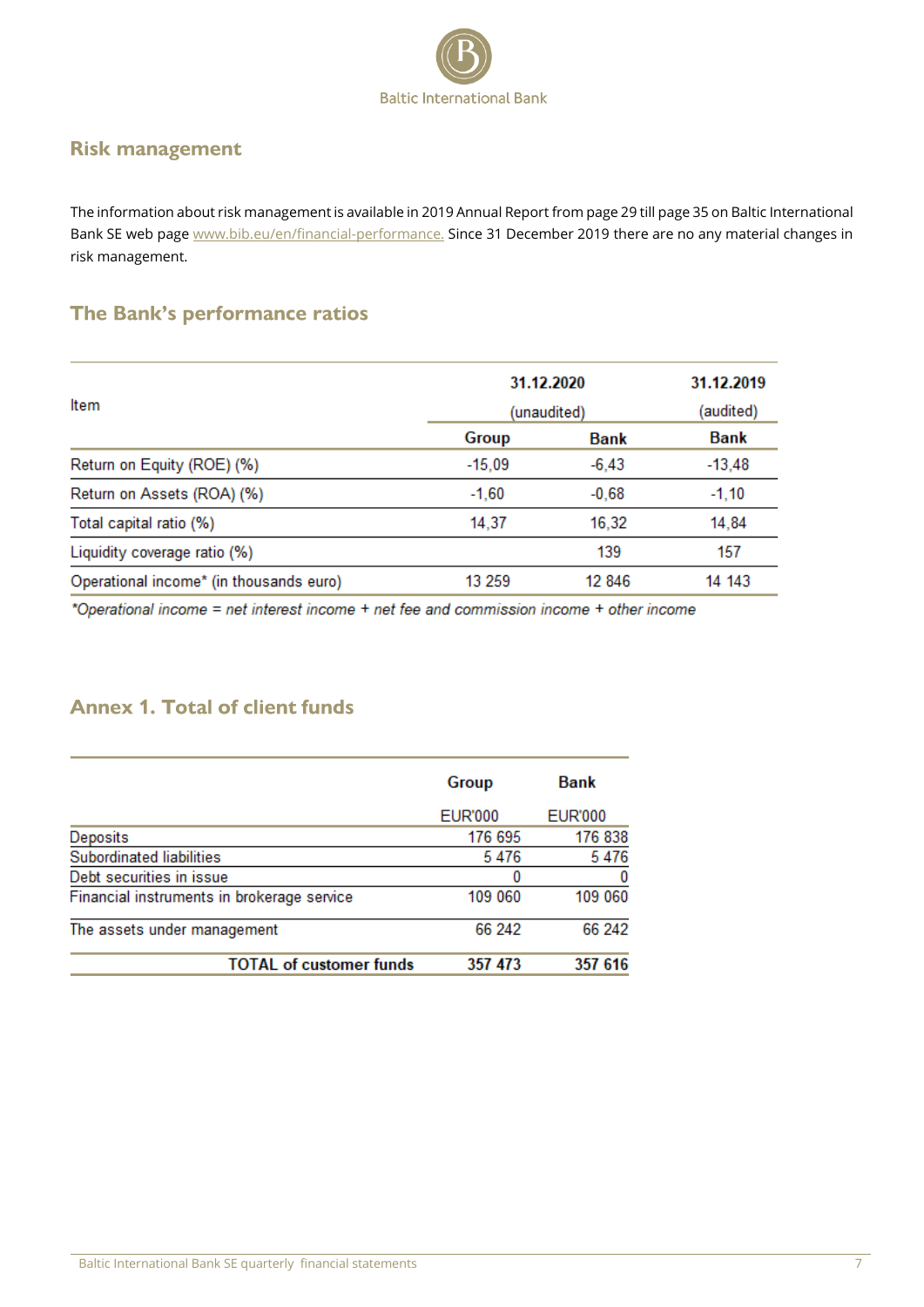

# <span id="page-7-0"></span>**Income statement**

<span id="page-7-1"></span>

|                                                                                    | 01.01.2020 - 31.12.2020 |                | 01.01.2019 - 31.12.2019 |                |
|------------------------------------------------------------------------------------|-------------------------|----------------|-------------------------|----------------|
| Item                                                                               | (unaudited)             |                | (audited)               |                |
|                                                                                    | <b>Group</b>            | <b>Bank</b>    | <b>Group</b>            | <b>Bank</b>    |
|                                                                                    | <b>EUR'000</b>          | <b>EUR'000</b> | <b>EUR'000</b>          | <b>EUR'000</b> |
| Interest income                                                                    | 2 197                   | 2 3 7 3        | 4 2 6 4                 | 4 2 6 8        |
| Interest expense                                                                   | $-1406$                 | $-1407$        | $-2077$                 | $-2077$        |
| Dividend income                                                                    | 0                       | 0              | 17                      | 17             |
| Fee and commission income                                                          | 8 8 1 0                 | 8 8 1 1        | 9 9 4 2                 | 9 9 4 3        |
| Fee and commission expense                                                         | $-1535$                 | $-1535$        | $-1302$                 | $-1302$        |
| Gains or (-) losses on financial assets & liabilities not measured at fair value   | 383                     | 383            | $-110$                  | $-110$         |
| through profit or loss, net (+/-)                                                  |                         |                |                         |                |
| Gains or (-) losses on financial assets and liabilities designated at fair value   | $-1748$                 | $-1748$        | 2910                    | 2910           |
| through profit or loss, net (+/-)                                                  |                         |                |                         |                |
| Gains or (-) losses from hedge accounting, net (+/-)                               | 0                       | 0              | 0                       | 0              |
| Exchange differences [gain or (-) loss], net (+/-)                                 | 4 4 9 0                 | 4 4 9 0        | $-297$                  | $-297$         |
| Gains or (-) losses on derecognition of non financial assets other than held       | 0                       | 0              | 0                       | 0              |
| for sale, net $(+/-)$                                                              |                         |                |                         |                |
| Other operating income                                                             | 2 0 6 8                 | 1479           | 803                     | 791            |
| Other operating Expenses (-)                                                       | $-798$                  | $-1411$        | $-175$                  | $-130$         |
| Administrative Expenses (-)                                                        | $-13708$                | $-13632$       | $-13470$                | $-13286$       |
| Depreciation (-)                                                                   | $-1521$                 | $-1517$        | $-1341$                 | $-1341$        |
| Profit / Loss recognized as a result of changes in contractual cash flows of       | 0                       | o              | 0                       | O              |
| a financial asset $(+/-)$                                                          |                         |                |                         |                |
| Provisions or (-) reversal of provisions (-/+)                                     | 0                       | 0              | 0                       | 0              |
| Impairment or (-) reversal of impairment on financial assets not measured at       | $-586$                  | 2 3 1 9        | $-2585$                 | $-2528$        |
| fair value through profit or loss (-/+)                                            |                         |                |                         |                |
| Negative goodwill recognised in profit or loss                                     | 0                       | 0              | 0                       | 0              |
| Share of the profit or (-) loss of investments insubsidaries, joint ventures and   | $\mathbf{0}$            | 0              | 0                       | 0              |
| associates accounted for using the equity method (+/-)                             |                         |                |                         |                |
| Profit or (-) loss from non-current assets and disposal groups classified as       | $-37$                   | $-37$          | 0                       | 0              |
| held for sale not qualifying as discontinued operations (+/-)                      |                         |                |                         |                |
| Profit or (-) loss before tax from continuing operations $(+/-)$                   | $-3391$                 | $-1432$        | $-3421$                 | $-3142$        |
| Tax Expenses or (-) income related to profit or loss from continuing<br>operations | $-31$                   | $-31$          | $-19$                   | $-19$          |
| Profit / Loss for the reporting period (+/-)                                       | $-3422$                 | $-1463$        | $-3440$                 | $-3161$        |
| TOTAL comprehensive loss for the reporting period (+/-)                            | $-412$                  | 1548           | $-3370$                 | $-3091$        |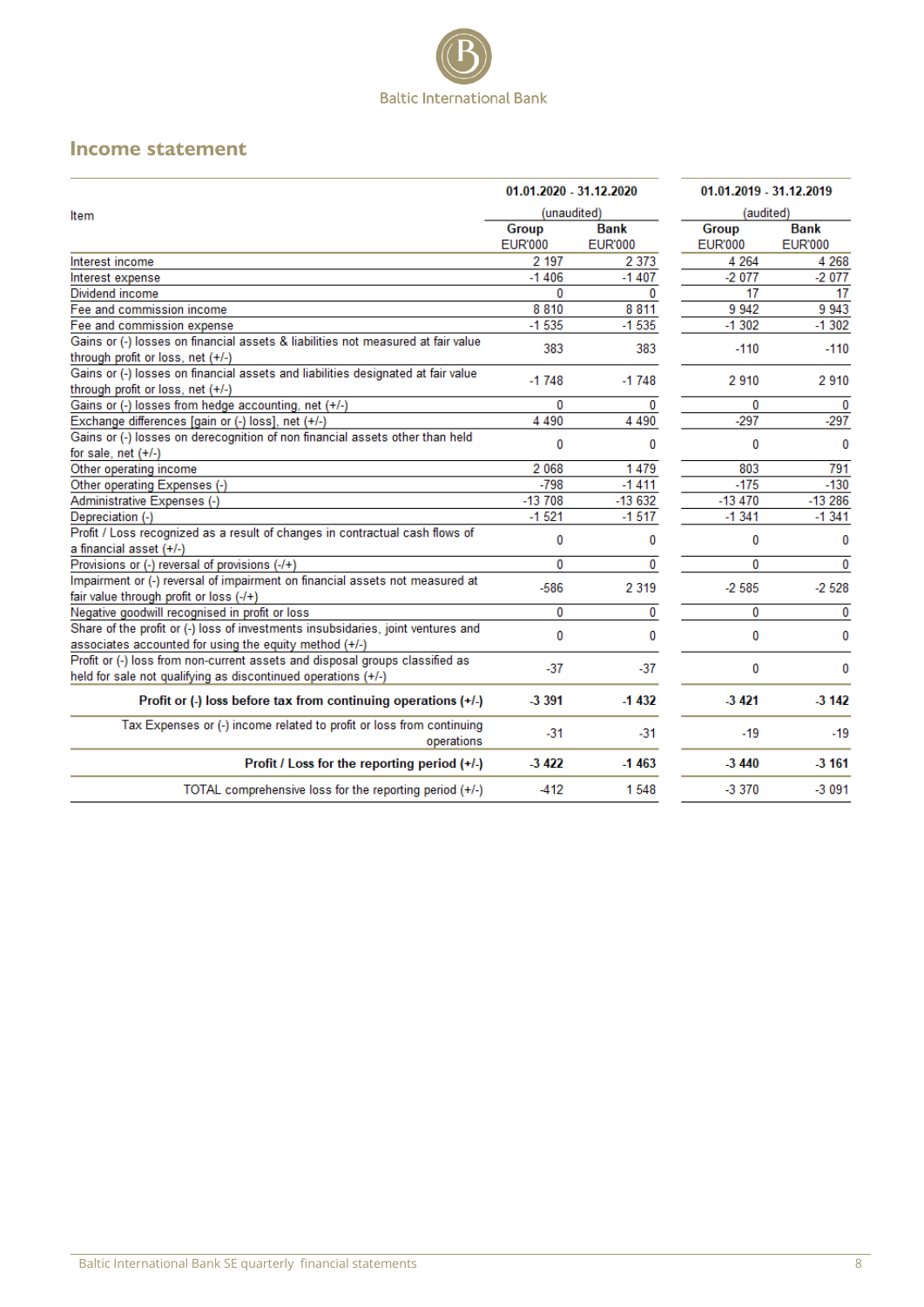

## **Balance sheet statement**

|                                                                                    | 31.12.2020     |                | 31.12.2019     |                |
|------------------------------------------------------------------------------------|----------------|----------------|----------------|----------------|
|                                                                                    | (unaudited)    |                | (audited)      |                |
| Item                                                                               | <b>Group</b>   | <b>Bank</b>    | <b>Group</b>   | <b>Bank</b>    |
|                                                                                    | <b>EUR'000</b> | <b>EUR'000</b> | <b>EUR'000</b> | <b>EUR'000</b> |
| Cash and due from central banks repayable on demand                                | 89 974         | 89 974         | 98 685         | 98 685         |
| Due from credit institutions repayable on demand                                   | 3 999          | 3996           | 10 276         | 10 275         |
| Financial assets at fair value through profit or loss                              | 9 5 4 4        | 9 5 4 4        | 12 4 8 1       | 12 4 8 1       |
| Loans                                                                              | 0              | 0              | 5 6 3 0        | 5 630          |
| other financial assets                                                             | 9 544          | 9 544          | 6851           | 6851           |
| Financial assets at fair value through other comprehensive income                  | 2660           | 2660           | 3551           | 3551           |
| Financial assets at amortised cost                                                 | 53 333         | 54 838         | 59 022         | 59 854         |
| Due from credit institutions                                                       | 766            | 766            | 435            | 435            |
| Debt securities                                                                    | 17 552         | 17 552         | 30 412         | 30 412         |
| Loans                                                                              | 35 015         | 36 520         | 28 175         | 29 007         |
| Derivatives - Hedge accounting                                                     | 0              | 0              | 0              | 0              |
| Fair value changes of the hedged items in portfolio hedge of interest              |                |                |                |                |
| rate risk                                                                          | 0              | 0              | 0              | 0              |
| Investments in subsidiaries, joint ventures and associates                         | 0              | 4 121          | 858            | 3 946          |
| Tangible assets                                                                    | 40 105         | 33 070         | 26 144         | 23 908         |
| Intangible assets                                                                  | 4 083          | 4 0 8 3        | 4 152          | 4 152          |
| Tax assets                                                                         | 0              | 0              | 0              | 0              |
| Other assets                                                                       | 15 4 66        | 12 147         | 11 213         | 9 803          |
| Non-current assets and disposal groups classified as held for sale                 | 2705           | 2 307          | 0              | 0              |
| <b>Total assets</b>                                                                | 221 869        | 216 740        | 226 382        | 226 655        |
| Liabilities to central banks                                                       | 0              | 0              | 12 088         | 12 088         |
| Due to credit institutions repayable on demand                                     | 4614           | 4614           | 7 0 6 1        | 7 0 6 1        |
| Financial liabilities designated at fair value through profit or loss              |                |                |                |                |
|                                                                                    | 223            | 223            | 27             | 27             |
| Financial liabilities measured at amortised cost                                   | 182 171        | 182 314        | 183 291        | 183 429        |
| Deposits                                                                           | 176 695        | 176 838        | 174 106        | 174 244        |
| Subordinated liabilities                                                           | 5 4 7 6        | 5476           | 9 185          | 9 185          |
| Debt securities in issue                                                           | 0              | 0              | 0              | 0              |
| Derivatives - Hedge accounting                                                     | 0              | 0              | 0              | 0              |
| Fair value changes of the hedged items in portfolio hedge of interest<br>rate risk | 0              | 0              | 0              | 0              |
| Provisions                                                                         | 58             | 60             | 21             | 61             |
| <b>Tax liabilities</b>                                                             | 14             | 14             | 6              | 6              |
| Other liabilities                                                                  | 12 451         | 5 0 6 3        | 3 9 6 5        | 3 8 5 2        |
| Liabilities included in disposal groups classified as held for sale                | 0              | 0              | 0              | 0              |
| <b>Total liabilities</b>                                                           | 199 531        | 192 288        | 206 459        | 206 524        |
| <b>Shareholders' equity</b>                                                        | 22 338         | 24 452         | 19 923         | 20 131         |
| Total liabilities and shareholders' equity                                         | 221 869        | 216 740        | 226 382        | 226 655        |
| <b>Memorandum items</b>                                                            |                |                |                |                |
| <b>Contingent liabilities</b>                                                      | 1400           | 709            | 750            | 750            |
| <b>Commitments to customers</b>                                                    | 5 5 7 5        | 4 5 24         | 2 4 9 6        | 2585           |
|                                                                                    |                |                |                |                |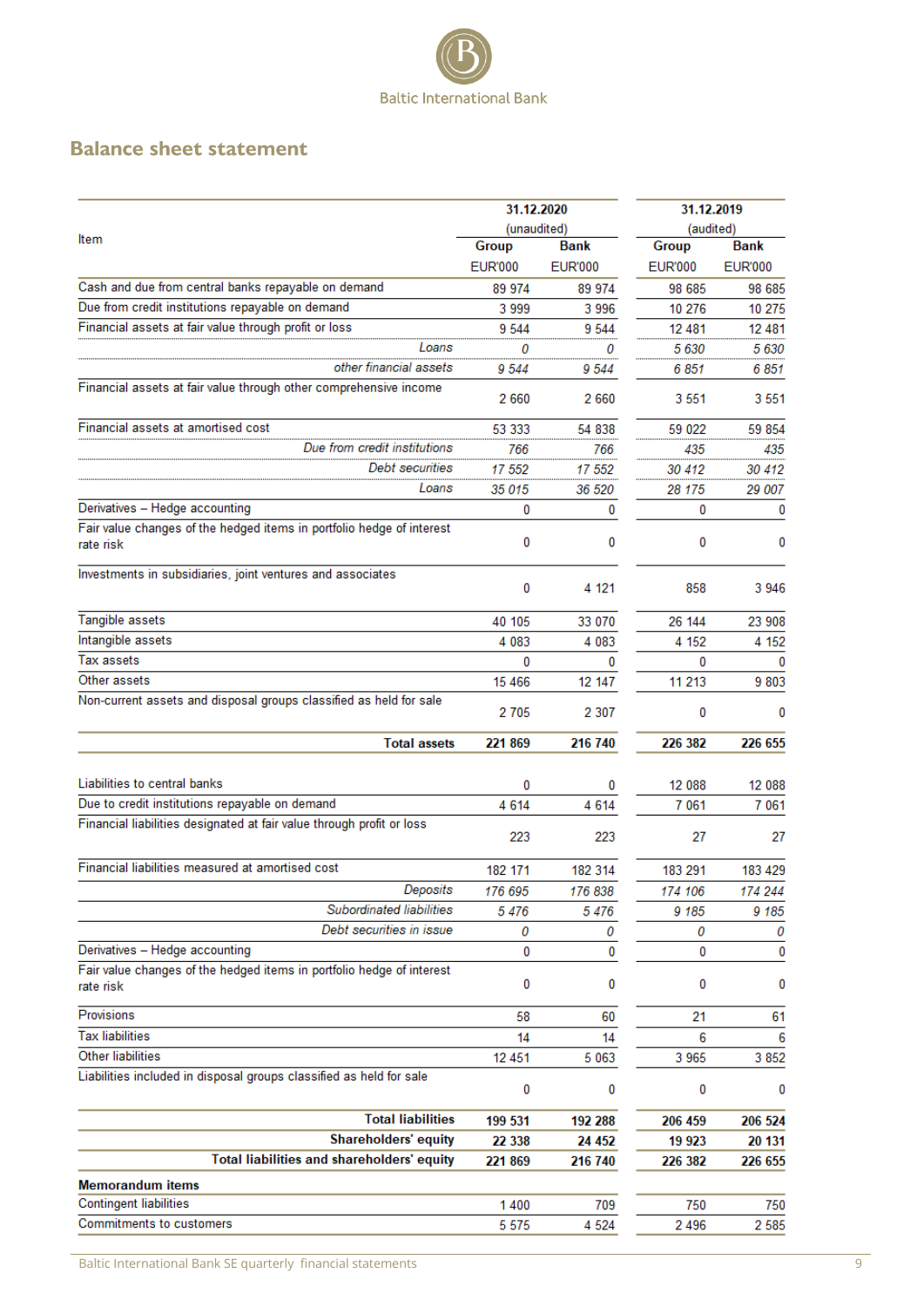

# <span id="page-9-0"></span>Overview of own funds and capital ratios

|                 |                                                                                                           | 31.12.2020     |                |
|-----------------|-----------------------------------------------------------------------------------------------------------|----------------|----------------|
|                 |                                                                                                           | (unaudited)    |                |
| No              | Item                                                                                                      | <b>Group</b>   | <b>Bank</b>    |
|                 |                                                                                                           | <b>EUR'000</b> | <b>EUR'000</b> |
| 1.              | Own funds (1.1.+1.2.)                                                                                     | 21 118         | 23 596         |
| 1.1.            | Tier 1 capital (1.1.1.+1.1.2.)                                                                            | 18 3 5 2       | 20 830         |
| 1.1.1.          | Common equity Tier 1 capital (CET1 capital)                                                               | 18 352         | 20 830         |
| 1.1.2.          | <b>Additional Tier 1 capital</b>                                                                          | 0              | $\Omega$       |
| 1.2.            | <b>Tier 2 capital</b>                                                                                     | 2766           | 2766           |
| $\overline{2.}$ | Total risk exposure amount (2.1.+2.2.+2.3.+2.4.+2.5.+2.6.+2.7.)                                           | 146 922        | 144 547        |
| 2.1.            | Risk weighted exposure amounts for credit, counterparty credit and dilution<br>risks and free deliveries  | 119 242        | 116 923        |
| 2.2.            | Total risk exposure amount for settlement/delivery risk                                                   | 0              | 0              |
| 2.3.            | Total risk exposure amount for position, foreign exchange and commodities<br>risks                        | 2 8 2 7        | 2 8 2 7        |
| 2.4.            | Total risk exposure amount for operational risk                                                           | 24 635         | 24 579         |
| 2.5.            | Total risk exposure amount for credit valuation adjustment                                                | 218            | 218            |
| 2.6.            | Total risk exposure amount related to large exposures in the trading book                                 | 0              | $^{\circ}$     |
| 2.7.            | Other risk exposure amounts                                                                               | 0              | 0              |
| 3.              | <b>Capital ratios and capital levels</b>                                                                  |                |                |
| 3.1.            | CET1 capital ratio (1.1.1./2.*100)                                                                        | 12,49          | 14,41          |
| 3.2.            | Surplus(+)/Deficit(-) of CET1 capital (1.1.1.-2.*4.5%)                                                    | 11741          | 14 3 26        |
| 3.3.            | Tier 1 capital ratio (1.1./2.*100)                                                                        | 12,49          | 14,41          |
| 3.4.            | Surplus(+)/Deficit(-) of T1 capital (1.1.-2.*6%)                                                          | 9537           | 12 157         |
| 3.5.            | Total capital ratio (1./2.*100)                                                                           | 14,37          | 16,32          |
| 3.6.            | Surplus(+)/Deficit(-) of total capital (1.-2.*8%)                                                         | 9 3 6 5        | 12 033         |
| 4.              | Combined Buffer Requirement (4.1.+4.2.+4.3.+4.4.+4.5.)                                                    | 3673           | 3614           |
| 4.1.            | Capital conservation buffer                                                                               | 3673           | 3614           |
| 4.2.            | Conservation buffer due to macro-prudential or systemic risk identified at the<br>level of a Member State | 0              | 0              |
| 4.3.            | Institution specific countercyclical capital buffer                                                       | 0              | 0              |
| 4.4.            | Systemic risk buffer                                                                                      | 0              | 0              |
| 4.5.            | Other Systemically Important Institution buffer                                                           | 0              | 0              |
| 5.              | Capital ratios due to adjustments                                                                         |                |                |
| 5.1.            | Assets value adjustments applying for the prudential purposes                                             | 0              | 0              |
| 5.2.            | CET1 capital ratio due to adjustments defined in row No 5.1. (%)                                          | 0              | 0              |
| 5.3.            | Tier 1 capital ratio due to adjustments defined in row No 5.1. (%)                                        | 0              | 0              |
| 5.4.            | Total capital ratio due to adjustments defined in row No 5.1. (%)                                         | 0              | $\bf{0}$       |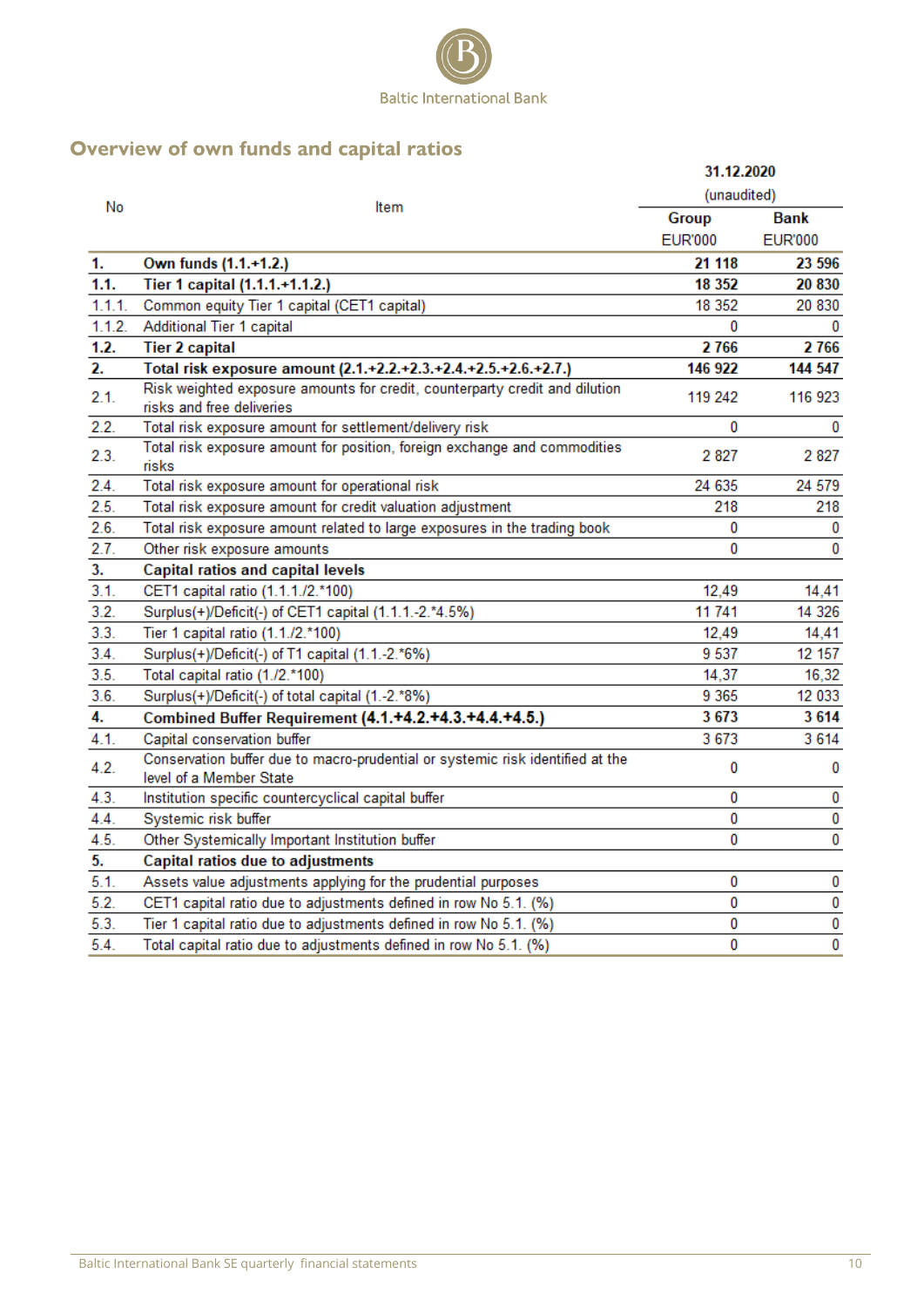

# The information about own funds and capital ratios, if a credit institution applies transitional arrangements for the purpose of mitigating the impact of the introduction of IFRS 9 on the level of own funds

|         | ltem                                                                                           |         | 31.12.2020<br>(unaudited) |  |  |
|---------|------------------------------------------------------------------------------------------------|---------|---------------------------|--|--|
| No      |                                                                                                |         | Bank<br><b>EUR'000</b>    |  |  |
| 1.A     | Own funds without the application of IFRS 9 transitional arrangements                          | 20 992  | 23 596                    |  |  |
| 1.1.A   | Tier 1 capital without the application of IFRS 9 transitional arrangements                     | 18 226  | 20 639                    |  |  |
| 1.1.1.A | Common Equity Tier 1 capital without the application of IFRS 9 transitional arrangements       | 18 226  | 20 830                    |  |  |
| 2.A     | Total risk exposure amount without the application of IFRS 9 transitional arrangements         | 146 864 | 144 448                   |  |  |
| 3.1.A   | Common Equity Tier 1 capital ratio without the application of IFRS 9 transitional arrangements | 12,41   | 14,29                     |  |  |
| 3.3.A   | Tier 1 capital ratio without the application of IFRS 9 transitional arrangements               | 12.41   | 14.29                     |  |  |
| 3.5.A   | Total capital ratio without the application of IFRS 9 transitional arrangements                | 14.29   | 16.20                     |  |  |

## <span id="page-10-0"></span>**Liquidity coverage ratio**

| No |                                           | 31.12.2020<br>(unaudited) |
|----|-------------------------------------------|---------------------------|
|    | Item                                      | <b>Bank</b>               |
|    |                                           | <b>EUR'000</b>            |
| 1  | Liquidity buffer (in thousands euro)      | 111 412                   |
| 2  | Net liquidity outflow (in thousands euro) | 80 170                    |
| 3  | Liquidity coverage ratio (%)              | 139%                      |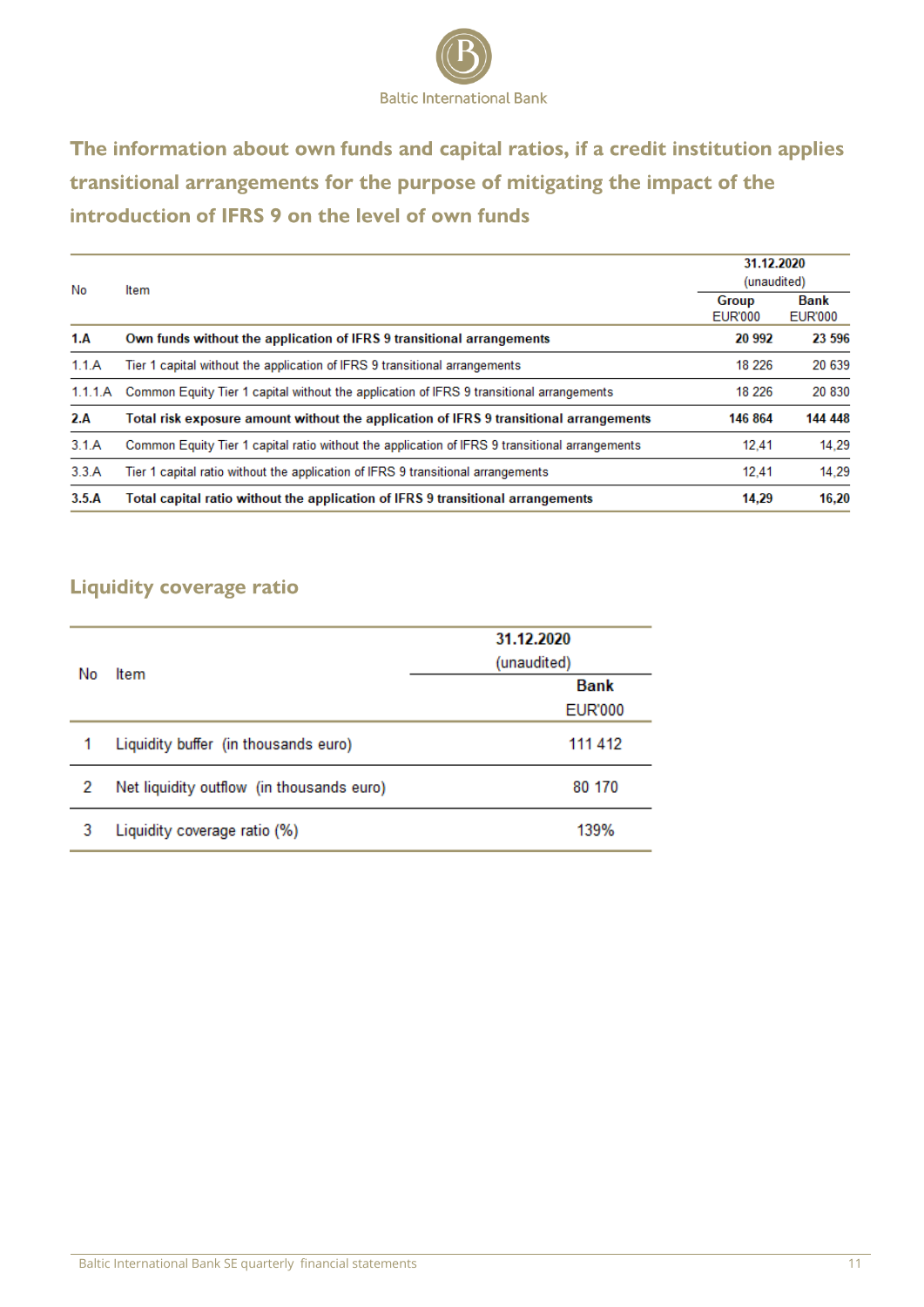

# <span id="page-11-0"></span>**Annex 2. Securities portfolio**

The Bank's securities portfolio breaks down by country:

<span id="page-11-1"></span>

|                     | Financial assets at fair<br>value through profit or<br>loss | Financial assets at fair value<br>through other comprehensive<br>income | Financial assets at<br>amortised cost | <b>Total</b>   |
|---------------------|-------------------------------------------------------------|-------------------------------------------------------------------------|---------------------------------------|----------------|
|                     | <b>EUR'000</b>                                              | <b>EUR'000</b>                                                          | <b>EUR'000</b>                        | <b>EUR'000</b> |
| Lithuania           | 3 2 6 0                                                     | 1 3 4 0                                                                 | 6 5 1 3                               | 11 113         |
| Latvia              | 816                                                         | 418                                                                     | 8776                                  | 10 010         |
| Germany             | 3755                                                        | ۰                                                                       |                                       | 3755           |
| Other countries*    | 1674                                                        | 903                                                                     | 2 2 6 7                               | 4 8 4 4        |
| Total               | 9 505                                                       | 2661                                                                    | 17 556                                | 29 7 22        |
| Allowances (IFRS 9) | (1)                                                         | (1)                                                                     | (4)                                   | (6)            |
| <b>Book value</b>   | 9 504                                                       | 2660                                                                    | 17 552                                | 29 716         |

\* Each country's issuers' total carrying value is less than 10% from own funds

|                     | 31.12.2019<br>(audited)                                     |                                                                         |                                              |                |
|---------------------|-------------------------------------------------------------|-------------------------------------------------------------------------|----------------------------------------------|----------------|
|                     | Financial assets at fair<br>value through profit or<br>loss | Financial assets at fair value<br>through other comprehensive<br>income | <b>Financial assets at</b><br>amortised cost | Total          |
|                     | <b>EUR'000</b>                                              | <b>EUR'000</b>                                                          | <b>EUR'000</b>                               | <b>EUR'000</b> |
| Lithuania           | ۰                                                           | ٠                                                                       | 4 6 3 3                                      | 4633           |
| United Kingdom      | 893                                                         |                                                                         | 3 2 3 8                                      | 4 1 3 1        |
| Netherlands         | ٠                                                           | ۰                                                                       | 3 5 3 7                                      | 3 5 3 7        |
| Denmark             | ٠                                                           |                                                                         | 4451                                         | 4 4 5 1        |
| Latvia              | 820                                                         | 3 5 2 5                                                                 | 4 6 3 4                                      | 8979           |
| Germany             | 3597                                                        | ۰                                                                       | ۰                                            | 3 5 9 7        |
| Other countries*    | 1535                                                        | 27                                                                      | 9 9 2 5                                      | 11 487         |
| Total               | 6845                                                        | 3 5 5 2                                                                 | 30 418                                       | 40 815         |
| Allowances (IFRS 9) | 0                                                           | (1)                                                                     | (6)                                          | (7)            |
| <b>Book value</b>   | 6845                                                        | 3 5 5 1                                                                 | 30 412                                       | 40 808         |

\* Each country's issuers' total carrying value is less than 10% from own funds